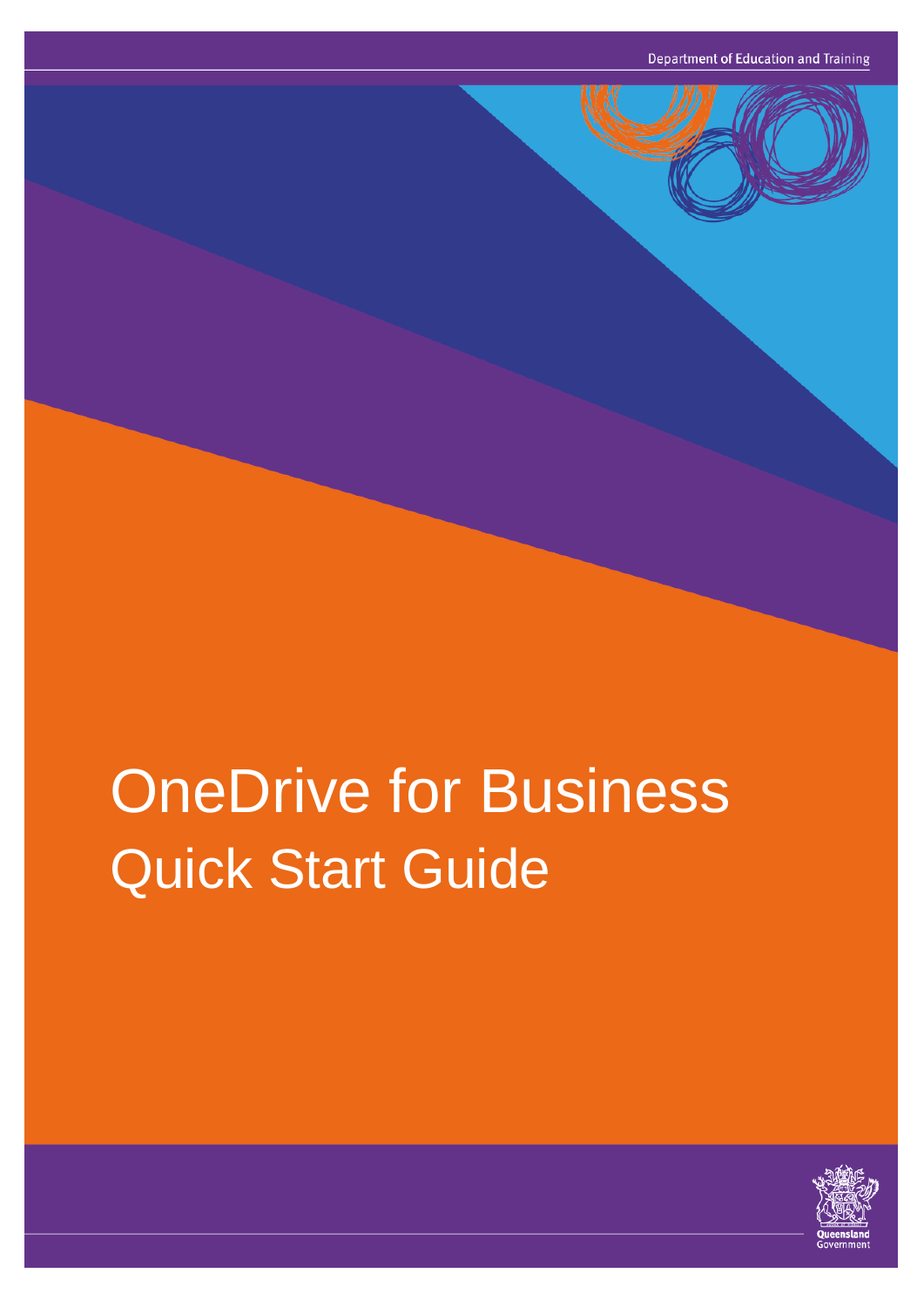## **About this Quick Start Guide**

This Quick Start Guide will help you use Microsoft OneDrive for Business, a departmentally managed and supported cloud storage solution available to staff at Queensland state schools.

## **What is OneDrive for Business?**

OneDrive for Business is an integral part of Microsoft Office 365 and provides a place in the cloud for you to store, share and sync your work files.

OneDrive for Business provides users with:

- A OneDrive for Business library with 5 terabytes of storage
- An expanded suite of Office Online web applications, including OneNote Class Notebook (configurable for student access) and OneNote Staff Notebook.

## **How to access support**

OneDrive for Business users can request support at any time by lodging a support request using the [Service Centre Online,](https://qlddet.service-now.com/sco/) or by contacting the IT Service Centre on 1800 680 445.

## **Getting started**

#### **Bandwidth considerations**

The introduction of OneDrive for Business at your school will have an impact on your school's bandwidth utilisation and internet speed. The extent of this impact will depend on a number of factors, including your school's available bandwidth and the number of staff that actively utilise OneDrive for Business.

There are a number of ways you can help to reduce any negative impacts to internet speed at your school:

- Avoid uploading large files, or large numbers of files to your OneDrive for Business library during school hours.
- When using the OneDrive Sync Client, use the *Pause syncing* feature within school hours, particularly when you first launch the OneDrive Sync Client or if you've made a large number of changes/additions to your sync folder. This feature allows you to pause synchronization between your local device and your OneDrive library for a specified period of time (2, 8, or 24 hours).
- Avoid inserting large images or attachments directly into your Notebooks. When a Notebook is first opened by a user within the OneNote desktop application, all data within the Notebook is synced locally to the OneNote cache. Syncing large files may negatively impact your school's internet speed.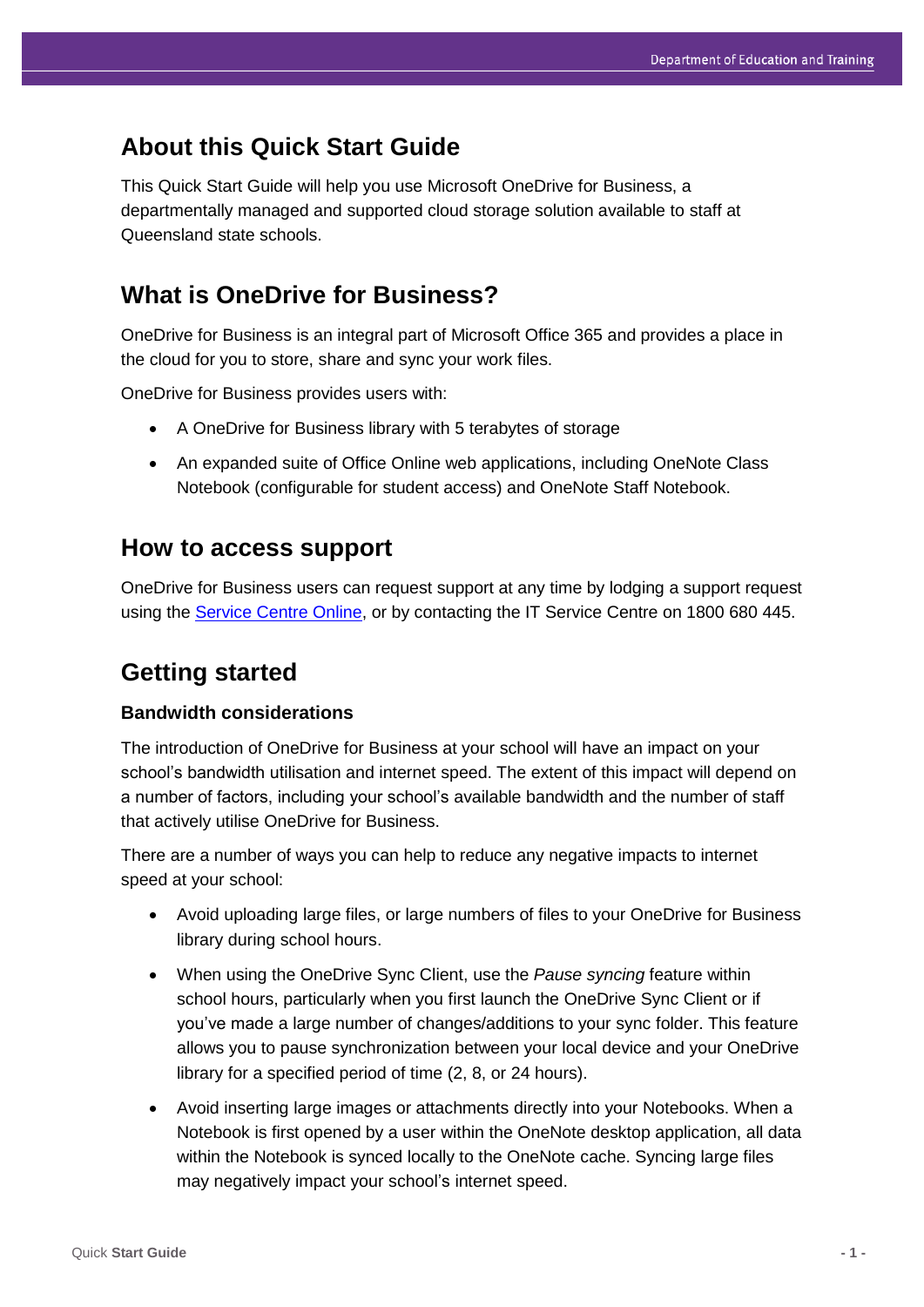#### **File type and information security classification considerations**

Please be aware of the following file type and information security classification information when using OneDrive for Business:

- There are no file type restrictions on your OneDrive for Business document library – it is an online storage space in the cloud that allows you to store any work related content you may require access to in the performance of your duties.
- Your OneDrive for Business document library is approved to store files with an Information Security Classification of up to X-in-confidence. The Information [Management procedure](http://ppr.det.qld.gov.au/corp/ict/management/Pages/Information-Management.aspx) provides employees with their responsibilities to appropriately manage information (specifically records, data and information assets) which they may receive, create, use, store or dispose of within the department. This includes classifying information for appropriate protection and/or disclosure. Please ensure you have read and understood this procedure prior to using OneDrive for Business.

#### **Using OneDrive for Business**

To access your OneDrive for Business library, simply click on the *OneDrive* tile from within the Office 365 app launcher or Portal homepage.



Your OneDrive for Business library will automatically be configured the first time it is launched and may take up to 10 minutes to finalise. Once configuration is complete, you will be presented with your empty OneDrive for Business library.

Note: If configuration takes longer than 10 minutes, click on another Office 365 application (e.g. Mail), then click on the OneDrive tile again.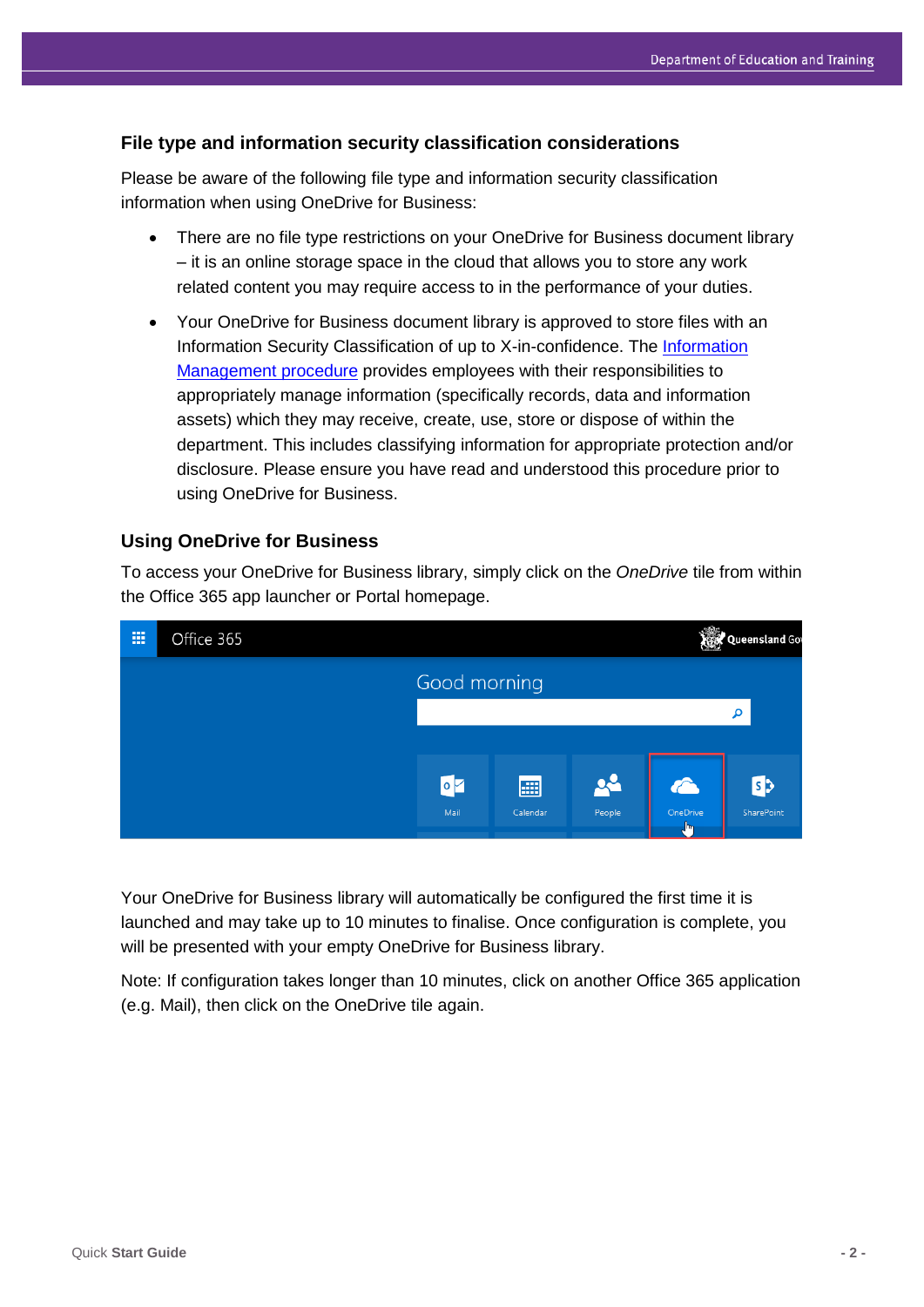| 冊                             | Office 365           | OneDrive                                                                 |          | Queensland Government |                  |         |  |
|-------------------------------|----------------------|--------------------------------------------------------------------------|----------|-----------------------|------------------|---------|--|
| $O$ Search                    |                      | $+$ New $\vee$ $\overline{\uparrow}$ Upload $\overline{\mathbb{G}}$ Sync |          |                       |                  |         |  |
| <b>Files</b>                  | WALSH, Brad (bxwal9) | Files                                                                    |          |                       |                  |         |  |
| Recent                        |                      | $\checkmark$<br>↑ Name<br>্™ি                                            | Modified | Modified By           | File Size        | Sharing |  |
| Shared with me<br>Recycle bin |                      | Drop your first file here!                                               |          |                       |                  |         |  |
|                               |                      |                                                                          |          |                       | $\tilde{\equiv}$ |         |  |

#### **Create and upload documents**

New documents can be created directly within OneDrive for Business or you can upload existing documents from your local machine.

To create a new document, click on the *New* button and select the type of document you wish to create.



To upload a document, either click on the *Upload* button or drag and drop a document from your local machine into the OneDrive application window.

#### **Share a document or folder**

Documents or folders within OneDrive for Business can be shared with your colleagues within the EQ network. To share a document with a colleague at the same centre code, simply search by first name or surname. To share a document with a colleague at another centre code, you will need to search using their full email address.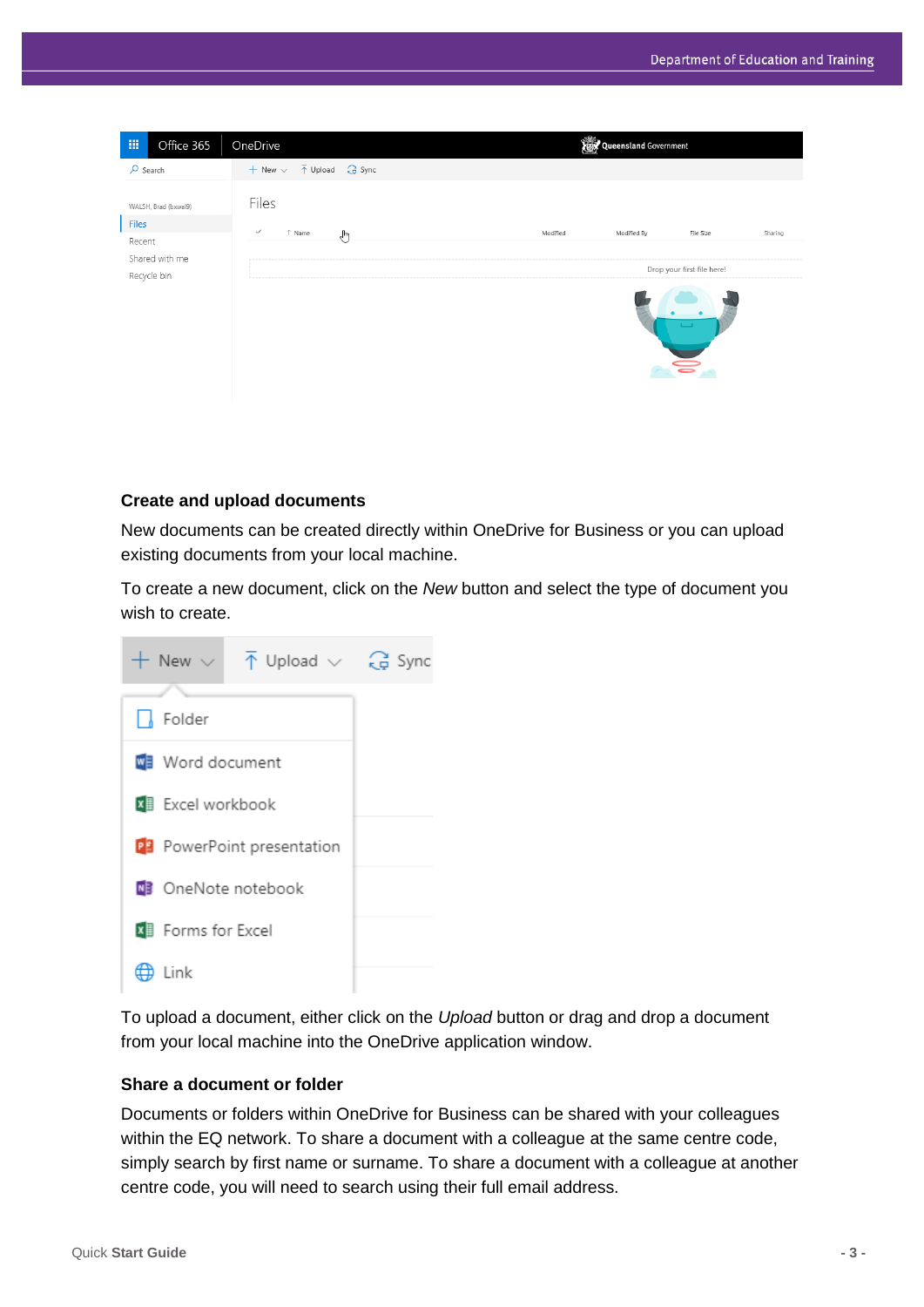Please note that sharing external to the EQ network (i.e. any email address other than @eq.edu.au) is currently not supported.

You can share a document from OneDrive for Business in a number of ways:

1. Select the checkbox next to the document you would like to share, then click on the *Share* button in the toolbar, fill in the options and click on *Share*



2. Open the document in Edit mode, click on the *Share* button, fill in the options and click *Share*



When using either of these options, a Share options dialog is displayed that allows you to send a link to the file of folder to whomever you wish to share it with.

Files and folders can be shared with either *Edit* or *View* access - *Edit* access is the default option. To change the level of access to *View* select the *Briefcase* dropdown menu to access *Link Settings* and then deselect *Allow editing* under the *Other settings* heading.

| Share                                                                                           | $\times$ | ×<br>Share                                                |
|-------------------------------------------------------------------------------------------------|----------|-----------------------------------------------------------|
| Send Link<br>.<br>Document.docx                                                                 |          | <b>Link Settings</b><br>Document.docx                     |
| Only people in Department of<br>夁<br>Education and Training with the link<br>can view and edit. |          | Who would you like this link to work for? Learn more      |
| Enter a name or email address                                                                   |          | Anyone <sub>O</sub><br>People in Department of Educati-   |
| Add a message (optional)                                                                        |          | People with existing access<br>Specific people            |
| Send<br>Copy Link                                                                               |          | Other settings<br>Allow editing<br>Cancel<br><b>Apply</b> |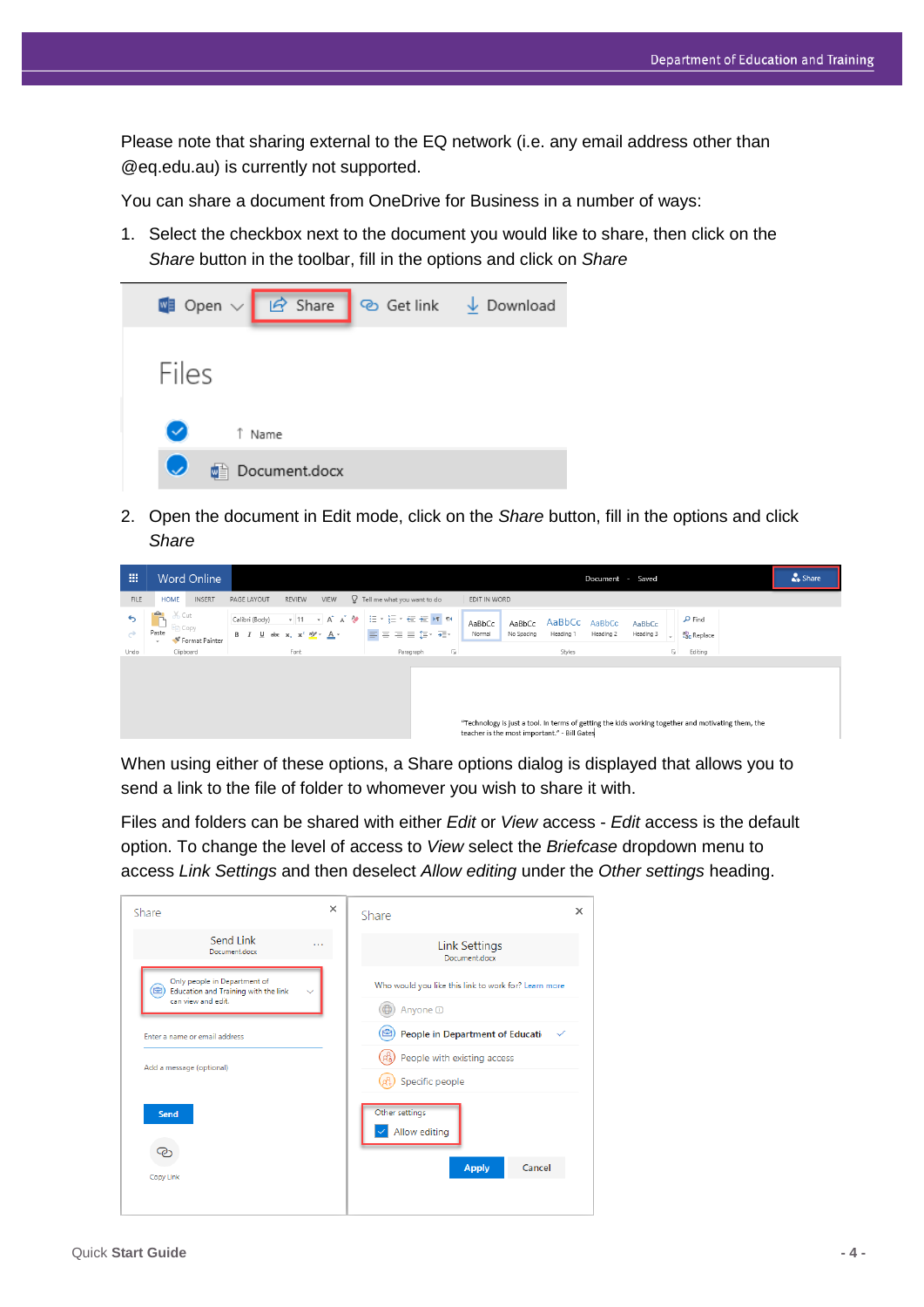Note that when using sharing links, users with whom you have shared a file or folder cannot on share that file or folder to other users.

You can view who your documents are shared with and remove or modify their level of access at any time. Selecting a document within OneDrive for Business will open the *Information* pane which contains specific data about the selected file, including *Sharing* information. Select *Advanced* to view sharing and permission settings for the document.

Folders within OneDrive for Business can be shared with colleagues using the same process as documents. Sharing a folder with other users allows them to create, edit and delete documents in the folder, as well as view any new documents that you create or upload to the folder. Sharing a folder with colleagues is generally not recommended as it requires constant management of documents within the folder.

#### **Document collaboration**

Documents within OneDrive for Business support real-time collaboration with multiple simultaneous users. Changes made by each user will be displayed in real-time to the other users who are working on the document.

#### **Search for documents**

You can search for documents within OneDrive for Business using the *Search* field located directly beneath the app launcher. You can search by file name or content within a file. The search results will display all documents that match the search criteria in your OneDrive for Business library, including any documents that have been shared with you.



#### **Deleting and restoring files and folders**

When you delete files and folders from OneDrive for Business they are moved to the *Recycle Bin* for 93 days. During this time, deleted documents and folders can be restored by opening the *Recycle Bin*, selecting the file or folder and clicking *Restore*.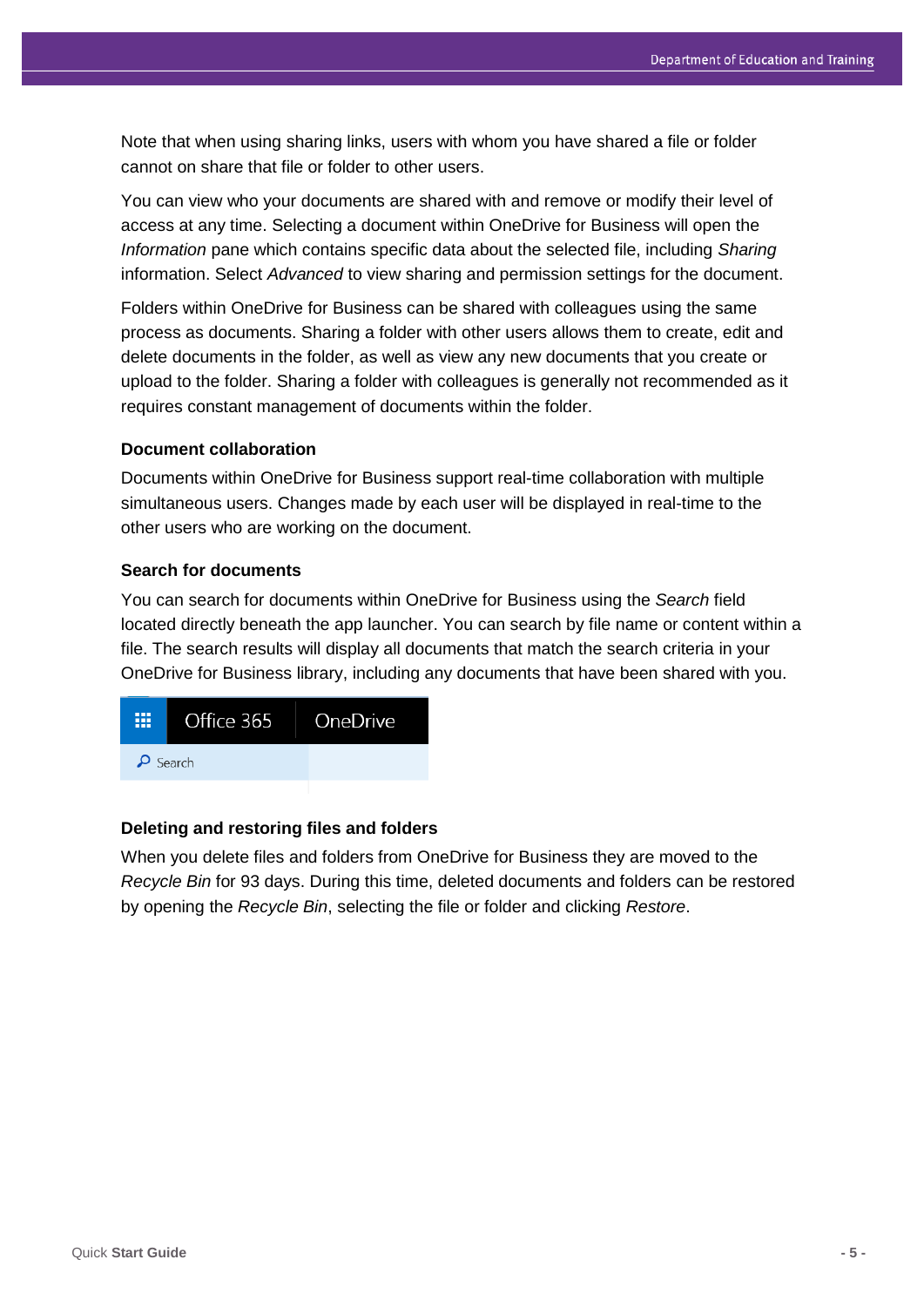

#### **Syncing your OneDrive for Business library to your local computer**

The OneDrive for Business Sync Client allows you to synchronise your OneDrive for Business library to your local computer. You can configure the Sync Client to synchronise all files in your OneDrive for Business library, or you can select specific files and folders to sync. A [Service Centre Online Knowledge Base Article](https://qlddet.service-now.com/sco/detail.do?sysparm_document_key=kb_knowledge,2074b5084f66a2409b67faf11310c7e5) has been created to assist you to use the OneDrive for Business Sync Client.

For Windows 10 users, the Sync Client comes pre-installed on your device.

The Sync Client has been centrally deployed to all devices in the Desktop Secure (Staff Desktop) and Mobile Staff (CFT) Organisational Units (as per the staged rollout).

Mac users will need to install and configure the Sync Client manually. A comprehensive guide for installing and configuring the Sync Client on Mac devices can be found [here.](https://support.office.com/en-us/article/Get-started-with-the-new-OneDrive-sync-client-on-Mac-OS-X-d11b9f29-00bb-4172-be39-997da46f913f?ui=en-US&rs=en-US&ad=US)

#### *Important points to note when using the Sync Client on your device:*

- Group Policy has been configured on school devices to allow the Sync Client to be used on Mobile Staff (CFT) and Desktop Secure (Staff Desktop) devices only – the client is unable to be used on Mobile Student and Standard Desktop devices. If you require the Sync Client to be installed on a school desktop device, check with your Orange Card Holder or the IT Service Centre to confirm that the device is located in a Desktop Secure container.
- Prior to syncing files to your device, ensure that your local drive has sufficient storage available to accommodate file synchronisation activities. Refer to this [Service Centre Online Knowledge Base Article](https://qlddet.service-now.com/sco/detail.do?sysparm_document_key=kb_knowledge,2074b5084f66a2409b67faf11310c7e5) for further information.
- The default folder name for your local OneDrive for Business sync folder is configured to reflect the Department's Office 365 tenant name - *OneDrive – Department of Education and Training*. This cannot be changed or customised.
- Users should consider configuring bandwidth consumption limits within the Sync Client – a [Service Centre Knowledge Base Article](https://qlddet.service-now.com/sco/detail.do?sysparm_document_key=kb_knowledge,22af5c114ffd7ac061aa0adf0310c7d3) has been created to assist users to configure these settings.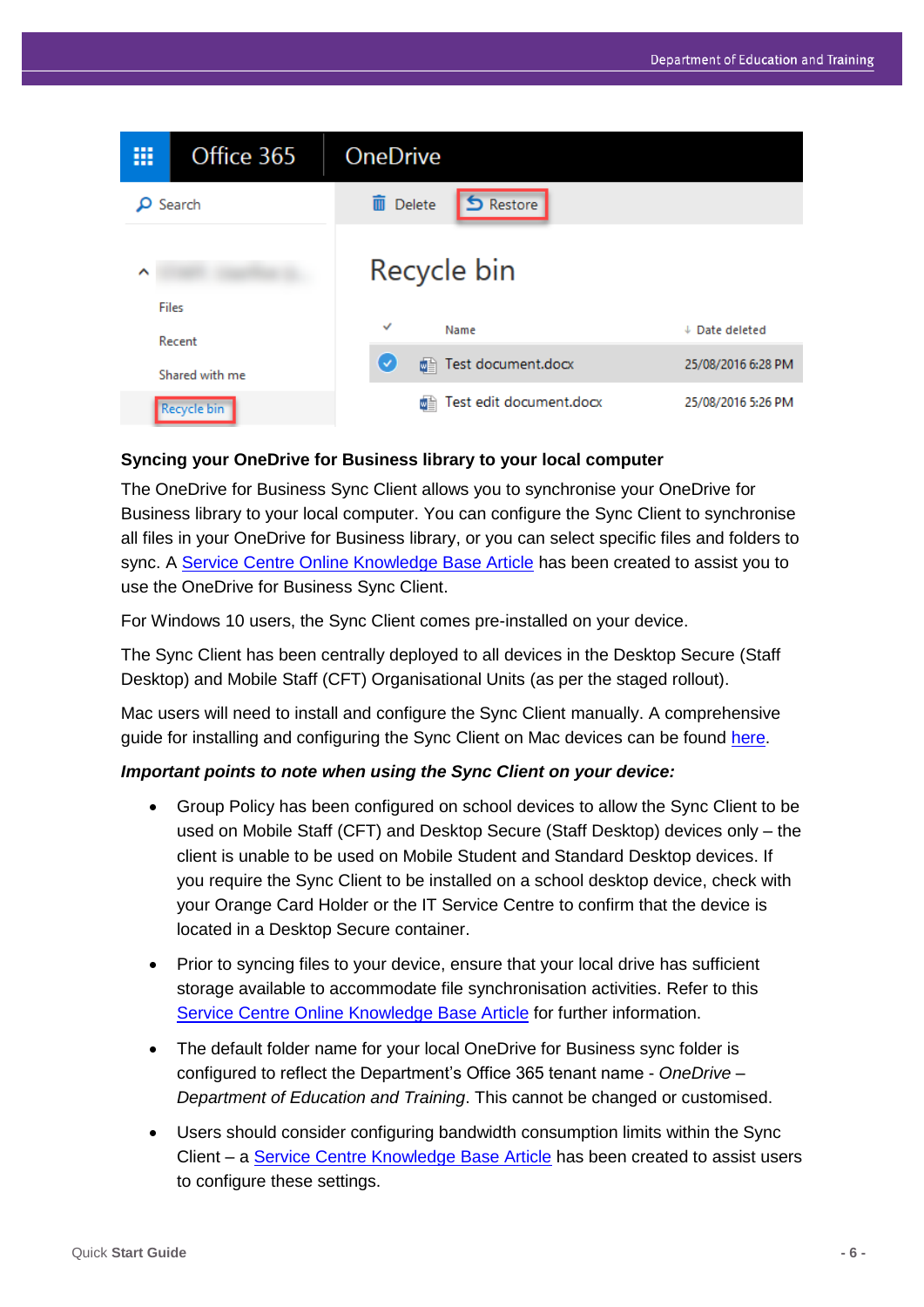It is recommended that you do not sync your OneDrive for Business library to your local computer during school hours as this may negatively impact your school's internet performance.

#### **Check your OneDrive for Business storage usage**

Your OneDrive for Business library includes 5 terabytes of storage. You can check your OneDrive for Business usage at any time by following the process below:

- 1. Browse to your OneDrive for Business library using the OneDrive tile in the app launcher
- 2. Click on the *Settings* cog in the top right of the screen, then select *Site settings*

| ٠                                                          |   |
|------------------------------------------------------------|---|
| Settings                                                   | x |
| Search all settings                                        |   |
| <b>Site settings</b><br>Go to site settings for this site. |   |

3. Click on *Storage Metrics* (under the *Site Collection Administration* section)

Site Collection Administration Recycle bin Search Result Sources Search Result Types Search Query Rules Search Schema **Search Settings Search Configuration Import Search Configuration Export** Site collection features Site hierarchy Site collection audit settings Portal site connection Storage Metrics Site collection app permissions Content type publishing Site collection health checks Site collection upgrade

4. Your storage usage and availability will be displayed in the top right corner of the screen, along with detailed storage metrics on each file and folder within your OneDrive for Business library.

5119.31 GB free of 5120.00 GB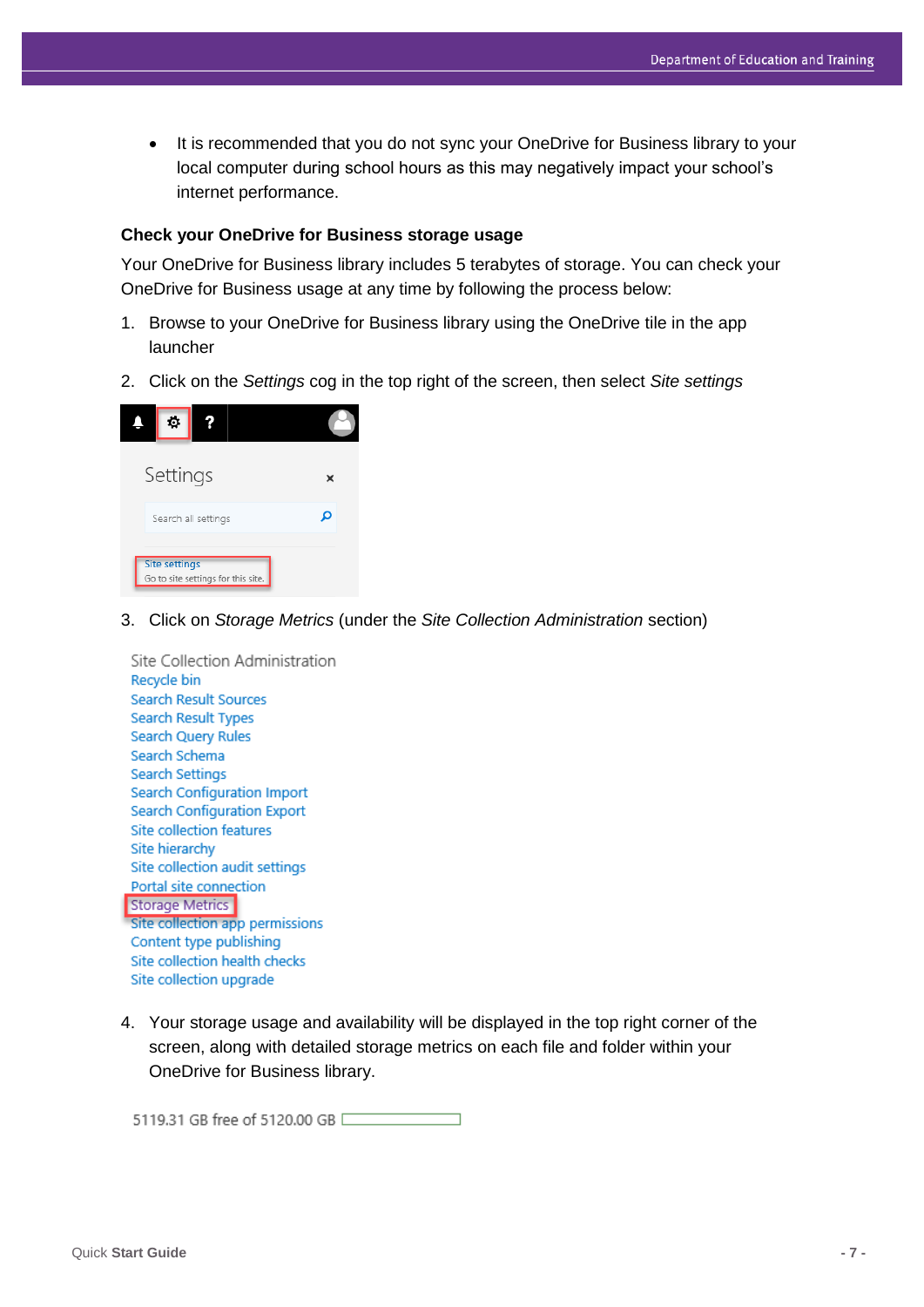#### **Office Online applications**

The Office Online applications are browser based, reduced functionality versions of the familiar Desktop Office applications. They can be used to view and edit documents within OneDrive for Business on any device, in any browser, on any platform, without requiring Microsoft Office to be installed on the device itself.

Students within your school will have access to the Office Online applications but will be unable to use these applications to create new documents as they do not have access to OneDrive for Business. Students can use the Office Online applications to edit any documents, including Class Notebooks, which have been shared with them by staff OneDrive for Business users.

You can access the Office Online applications by selecting the relevant tile from within your app launcher.



Using Word Online as an example, you can create a new document based on a set of preexisting templates and save it directly to OneDrive for Business.

| <b>Word Online</b>                                                                           |                                                                                                                                                                                                                                                                            |                                                                                                                                                                                                            |                                                                                                                                                                                                                                                                                                                                                                                                                                                                                                                                                              |
|----------------------------------------------------------------------------------------------|----------------------------------------------------------------------------------------------------------------------------------------------------------------------------------------------------------------------------------------------------------------------------|------------------------------------------------------------------------------------------------------------------------------------------------------------------------------------------------------------|--------------------------------------------------------------------------------------------------------------------------------------------------------------------------------------------------------------------------------------------------------------------------------------------------------------------------------------------------------------------------------------------------------------------------------------------------------------------------------------------------------------------------------------------------------------|
| Recent<br>Next time you come back here you'll see<br>your list of recently opened documents. | New in <b>a</b> OneDrive for Business                                                                                                                                                                                                                                      | (List Title)<br>Fyeche met to write, just whether the off test and start (galy to                                                                                                                          |                                                                                                                                                                                                                                                                                                                                                                                                                                                                                                                                                              |
|                                                                                              |                                                                                                                                                                                                                                                                            | nows it will your own.<br>. Next a heating? On the Home tab, in the Stylet gallery, clien the<br>heading shift you want.<br>. The state is natural list flutter                                            | (AMERIKATER up to 12 Words, on that to Two Lines)<br>[Artho Nasatic First M Let, Onil Trim and Degram]<br><b><i>Derivated ATAAVAN</i></b><br>Anthony Works<br>(tachets are grantfording information and a complete componenties without)                                                                                                                                                                                                                                                                                                                     |
|                                                                                              | New blank document                                                                                                                                                                                                                                                         | General notes                                                                                                                                                                                              | APA style paper                                                                                                                                                                                                                                                                                                                                                                                                                                                                                                                                              |
|                                                                                              | [Your Name]<br><b>CONTRACTOR</b><br>Fer.<br>$\frac{\beta^2\left(1+\frac{1}{2}\right)\left(1+\frac{1}{2}\right)\beta^2}{\beta^2\left(1+\frac{1}{2}\right)}\leq\frac{\beta^2}{2\beta}\leq\frac{\beta^2}{2\beta}.$<br>Toront<br>Politica<br>Politica<br><b>Text The Ameri</b> | (College or Organization Name) academic calendar<br>2014 to 2017<br><b>START START</b><br><b>SERIES</b><br>$A$ , $A$ , $A$ , $A$ , $A$ , $A$ , $A$<br>---<br>$-$ 10.00 $-$<br>44444<br>A, B, F, B, B, B, E | [Your Name]<br><b>Cash Fired</b><br><b>England - Bratistine) - Directation 10, 5' (First)</b><br><b>Supported</b><br>advised management operations acceptance for funeral construction.<br>between the company with the company of the second and service the company of<br>Will any the forestime on on this anywe with pairs With Kan Art Board at the following<br>Cracket' att<br><b><i><u>kertament</u></i></b><br>Pracarional<br>Stewart Port of Delaw Printed<br>PA MAR<br><b>Collection</b><br>Die Vral Status Veral Die Seid<br><b>Death on Tel</b> |

When you create a new document from within OneDrive for Business, the document will automatically open in Edit mode within the Office Online application. You can easily switch from the Office Online application to the Desktop Office applications by selecting the *Edit in* link from within the Office Online application.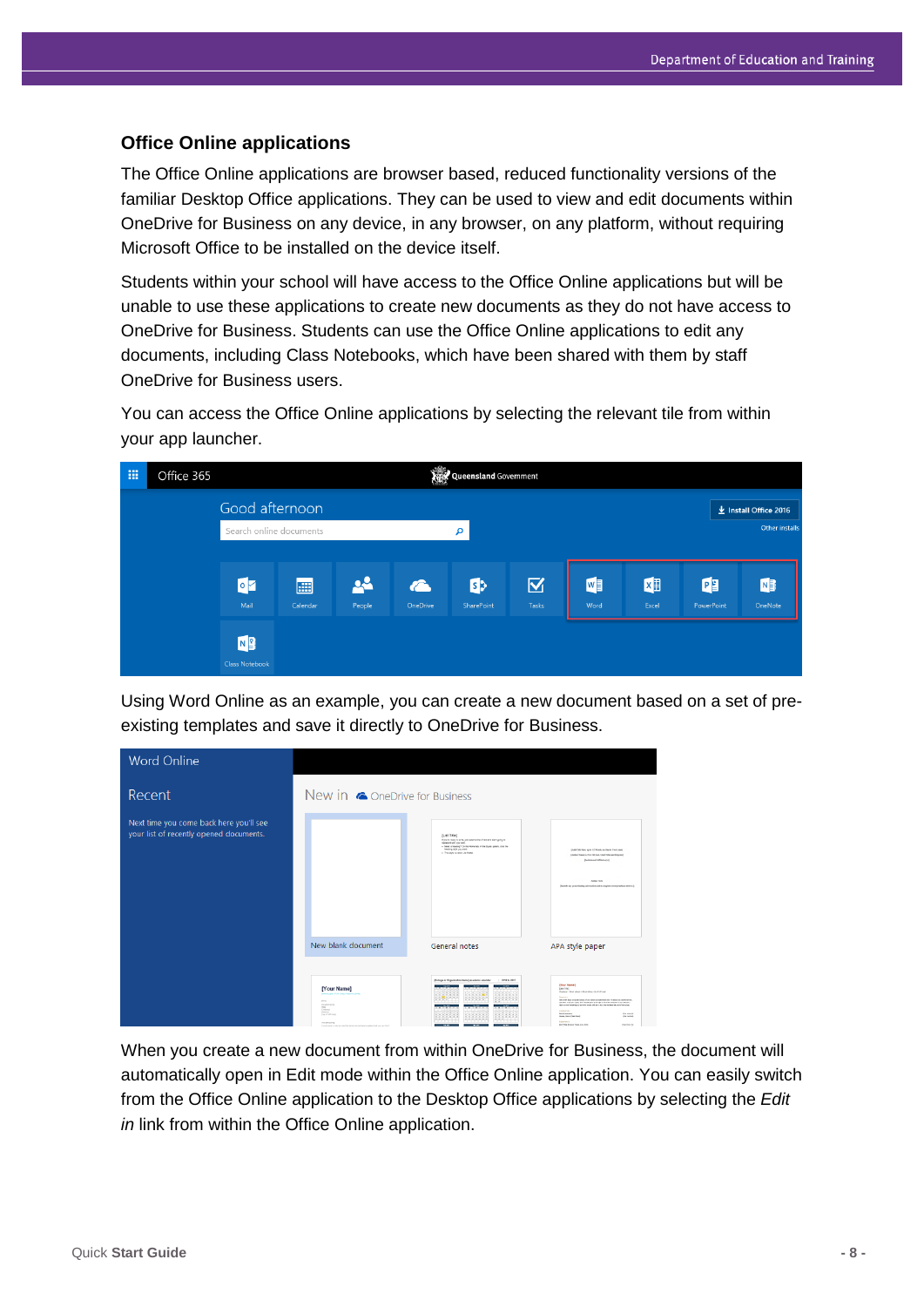| 冊                               | Word Online |                |             |               |             |                             |  |        |              |  |
|---------------------------------|-------------|----------------|-------------|---------------|-------------|-----------------------------|--|--------|--------------|--|
| <b>FILE</b>                     | <b>HOME</b> | INSERT         | PAGE LAYOUT | <b>REVIEW</b> | <b>VIEW</b> | Tell me what you want to do |  |        | EDIT IN WORD |  |
| $\lambda'$ Cut<br>$\rightarrow$ |             | Calibri (Body) | $-111$      |               |             | ▼A A & 旧▼ 三▼ 在 在 M M        |  | AaBbCc | Aa           |  |

When you open a document from within OneDrive for Business, the document will open in a read only state in the Office Online version of the relevant application. With the document open you can select *Edit Document* and choose to edit directly in the browser using the Office Online application, or choose to edit in the Desktop Office application.



Please note that editing OneDrive for Business documents using the Desktop Office applications on school devices is only enabled for staff users within your school. This functionality is not enabled by default for students, but it may be requested via Service [Centre Online.](https://qlddet.service-now.com/sco/) Note this restriction may not apply to students using personal or BYOx devices.

# **Useful resources**

## **OneDrive for Business**

[What is OneDrive for Business?](https://support.office.com/en-us/article/What-is-OneDrive-for-Business-187f90af-056f-47c0-9656-cc0ddca7fdc2)

**Organising [your documents](https://support.office.com/en-us/article/Organize-documents-and-sites-in-Office-365-1a36030f-3e54-4c43-8401-b7bcd0d1c16b?ui=en-US&rs=en-US&ad=US)** 

[Sharing documents](https://support.office.com/en-us/article/Share-OneDrive-files-and-folders-9fcc2f7d-de0c-4cec-93b0-a82024800c07)

Getting Started with the OneDrive for Business Sync Client on:

**[Windows](https://support.office.com/en-us/article/Get-started-with-the-OneDrive-for-Business-Next-Generation-Sync-Client-in-Windows-615391c4-2bd3-4aae-a42a-858262e42a49)** 

[Mac OS X](https://support.office.com/en-us/article/Get-started-with-the-OneDrive-for-Business-Next-Generation-Sync-Client-on-Mac-OS-X-d11b9f29-00bb-4172-be39-997da46f913f)

## **Office Online**

**OneNote [in Education: Teachers](http://onenoteineducation.com/en-AU/teachers/)** 

[Differences between using a document in the browser and in Word](https://support.office.com/en-us/article/Differences-between-using-a-document-in-the-browser-and-in-Word-3e863ce3-e82c-4211-8f97-5b33c36c55f8)

**[Learning Tools for OneNote](http://www.onenote.com/learningtools)**